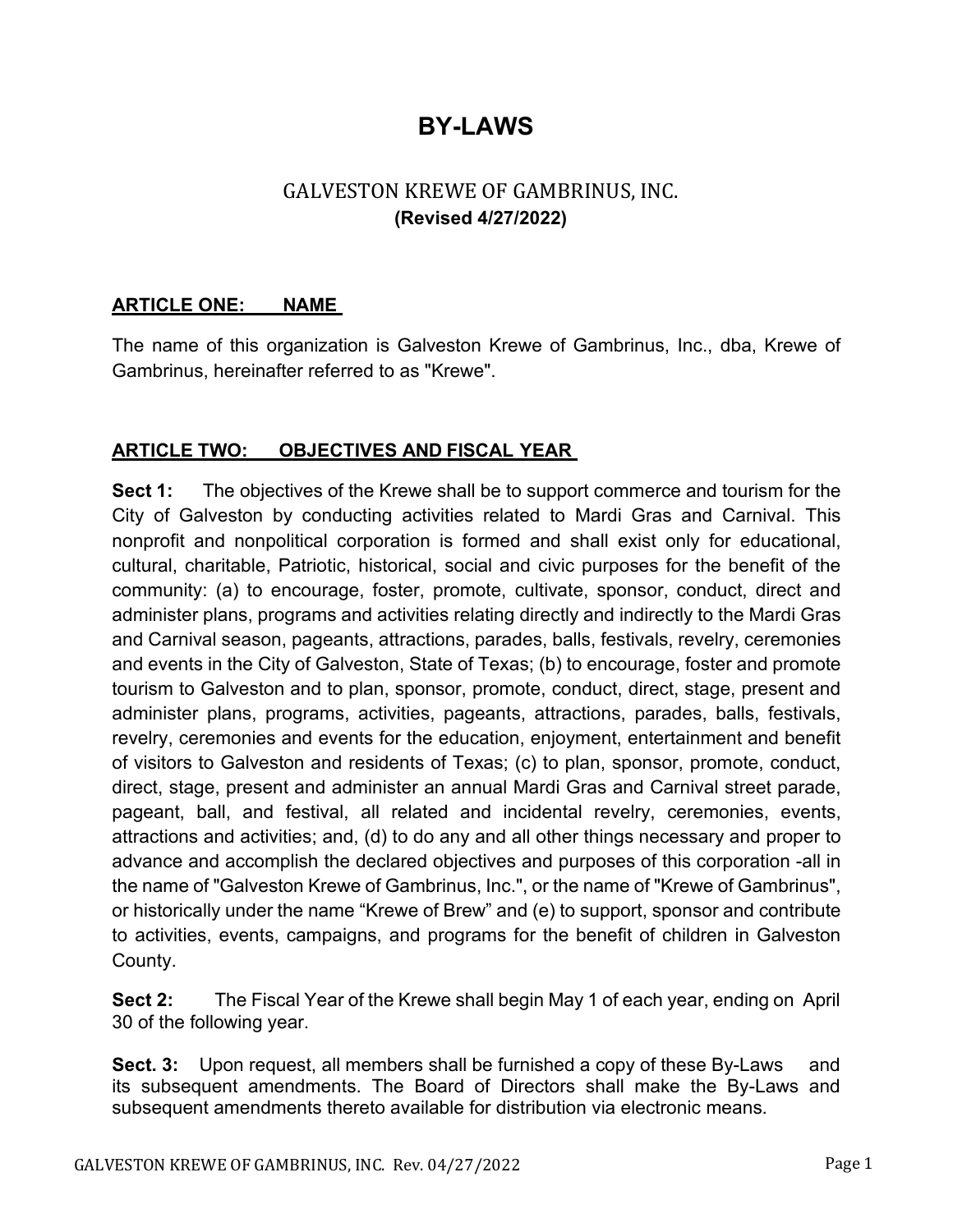**Sect. 4:** The Krewe will remain in existence until such time as the Board of Directors, at a specially called meeting, votes with a 3/4 vote of its members to dissolve the Krewe and liquidate all assets owned by the Krewe. At such time, and only at that time, the assets may be liquidated, sold or disposed of. All proceeds from that sale shall be donated to a IRC Section 501(c)(3) qualified charitable corporation in the county of Galveston dedicated to youth programs.

### **ARTICLE THREE: BOARD OF DIRECTORS AND OFFICERS**

**Sect 1:** The Board of Directors shall be comprised of up to twenty-nine (29) directors elected by the membership of the Krewe. From those elected Board Members, at least six (6) officers are to be elected by the Board of Directors. The officers shall be President (Captain), Sr. Vice President, Vice President, Secretary, Treasurer, and Parade Marshal. Additionally, the Immediate Past President (Captain) and Immediate Past Parade Marshal shall continue to serve as advisors to the Board of Directors and Officers for one year following the end of their term. Officers and members of the Board of Directors must be full regular members of the Krewe, and their dues must be paid current. Each of the Directors shall be responsible for a portfolio of projects, activities, events, or business activities necessary for the successful operation of the Krewe. The assignment of those portfolios shall be made by the Board of Directors.

**Sect. 2:** Any member of the Board of Directors, including Officers may be removed from office in accordance with the following:

- Any member of the Board of Directors absent three consecutive Board of Director meetings without being excused by the President will be automatically dismissed from the Board and his/her position deemed vacant.
- Any member of the Board of Directors may be deemed unable to serve on the Board due to incapacity or resignation and his/her position deemed vacant.
- Any member of the Board of Directors may be dismissed from the Board for any reason by a motion for removal at a specially called meeting for such purpose accompanied by a 3/4 affirmative vote by the Board of Directors. Following such vote, his/her position is deemed vacant.

**Sect. 3:** The Board of Directors shall be responsible for the annual operations of the Krewe, including business, financial, logistical, security, and asset protection activities. The Board of Directors shall be responsible for the storage, refurbishment and acquisition of all Parade assets.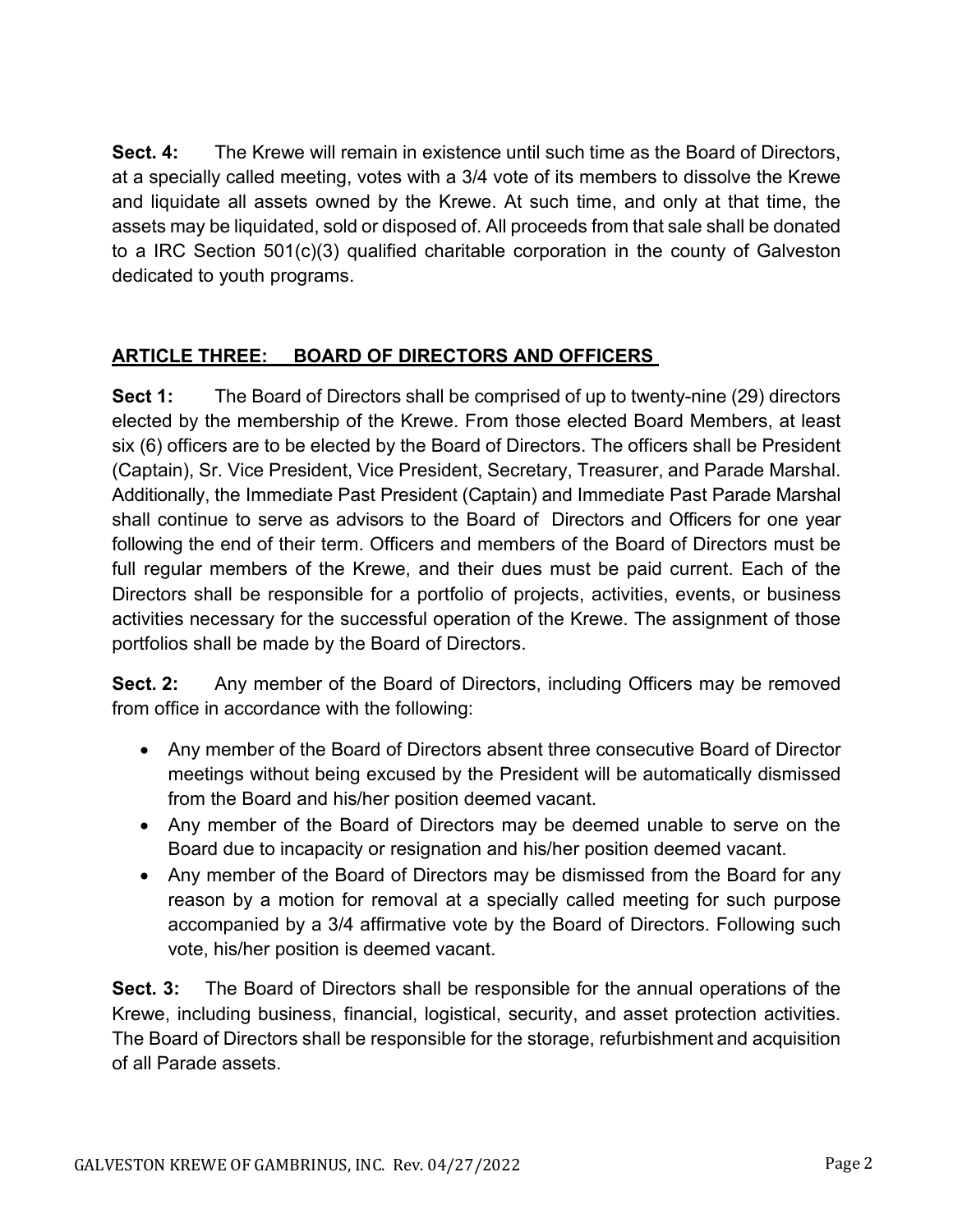**Sect. 4:** Each member of the Board of Directors shall serve three (3) year terms. Terms shall be staggered so that no more than one-third of the Board terms expire in any given year. Members of the Board of Director may serve more than one term.

**Sect. 5:** Duties of the Officers of the Board of Directors:

### *PRESIDENT (CAPTAIN):*

The President shall serve as the "Krewe Captain" in all public functions where it is tradition to have a Krewe Captain present. It shall be the duty of the President to be the presiding officer at all meetings of the Board of Directors of the Krewe and the Annual Meeting of the Krewe. He/she shall be authorized to sign / co- sign all contracts authorized by the Board of Directors. He/she shall have the power to call a meeting of the Board of Directors and of the Krewe General Membership. The President shall be an Ex-officio member of all committees.

The President shall have the power to appoint any subordinate committees or draft the services of any member or members that the President deems necessary to accomplish the primary objectives of the Krewe. Committees appointed by the President shall function to make recommendations to the President, the Board of Directors and the Krewe Membership.

### *SR. VICE PRESIDENT*

It shall be the duty of the Sr. Vice President to preside over meetings of the Board of Directors in the absence of the President. He/she shall be authorized to sign / co-sign all contracts authorized by the Board of Directors. It shall be the additional duty of the Sr. Vice President to act as the Local Liaison to people, organizations, political bodies, and other groups who might from time to time be supportive or contributive to the Krewe. The Sr. Vice President shall be an Ex-officio member of all committees.

In the event that the President of the Krewe is unable to serve or is removed from service by the Board of Directors, the Sr. Vice President shall assume the duties and responsibilities of the President for a maximum period of 90 days until a Nominee is presented and elected by the Board of Directors.

### *TREASURER:*

The Treasurer shall have custody of all the monies. He/she shall receive all collections due to the Krewe. He/she shall deposit, or cause to be deposited; all money of the Krewe in such depositories as shall be selected by the Treasurer and approved by the Board of Directors. He/she shall keep a regular set of financial books. The Treasurer shall establish signatories for the accounts to include the President, Sr. Vice President and Treasurer. Each will be authorized to sign checks in payment of purchases and fees authorized by the Board of Directors. Checks shall require one signature from among the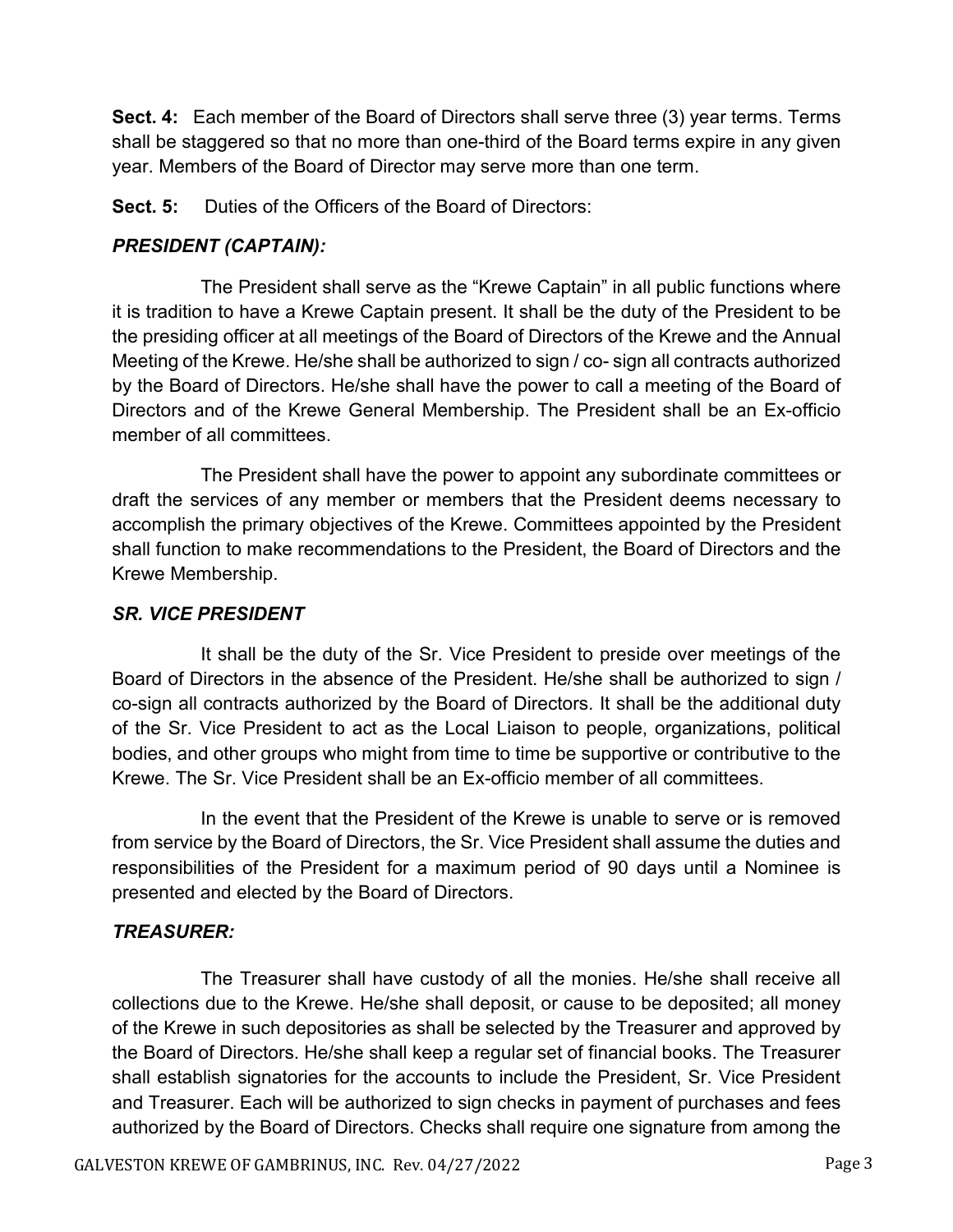approved signatories.

### *SECRETARY:*

The Secretary shall keep correct minutes of the proceedings of the Organization. He/she shall attend to the general correspondence of the Krewe and prepare the agendas for the regular meetings of the Board of Directors. The Secretary shall keep the historical records of the meetings and all actions of the Board of Directors.

#### *PARADE MARSHAL (VICE PRESIDENT – PARADE):*

It shall be the duty of the Parade Marshal to coordinate the production and organization of the annual parade. Subject to budget approval by the Board of Directors and approval of the President, he/she shall be empowered to arrange and enter into contractual relations pertaining to all business matters relative to the annual Parade. The Parade Marshal shall have responsibility over the annual Parade, and he/she shall further have the authority to prohibit any member or members from participating in the parade for just cause.

#### *VICE PRESIDENT(S):*

It shall be the duty of a Vice President(s) to manage a functional area(s) under the control of the Board of Directors to maximize resources, aid in financial planning, increase accountability and cross training of Directors to accomplish the smooth operations of the Krewe.

Sect. 6: The Board of Directors shall appoint a Board Resource Committee that will serve the ongoing and special needs of the Board. Membership in the Board Resource Committee may include members of the Board of Directors but is not limited to such. Terms for members of the Board Resource Committee shall be 3 years limited to 2 consecutive terms.

The Board Resource Committee serves as a Nominations Committee to develop a listing of qualified potential Board Members to fill expiring positions as well as mid-term vacancies. The Board Resource Committee shall prepare a recommended preliminary nomination ballot of Board Candidates to be presented to the Board of Directors in accordance with the "Director Selection Process" established by the Board.

### **ARTICLE FOUR: ELECTION OF OFFICERS AND DIRECTORS**

GALVESTON KREWE OF GAMBRINUS, INC. Rev. 04/27/2022 Page 4 **Sect. 1**: Nominations for expiring Board positions shall be presented annually at the first Board of Directors meeting following the end of the Carnival activities. An Election Ballot of candidates will be developed through majority paper ballot by the sitting Board of Directors to be presented to the general membership assembly with elections being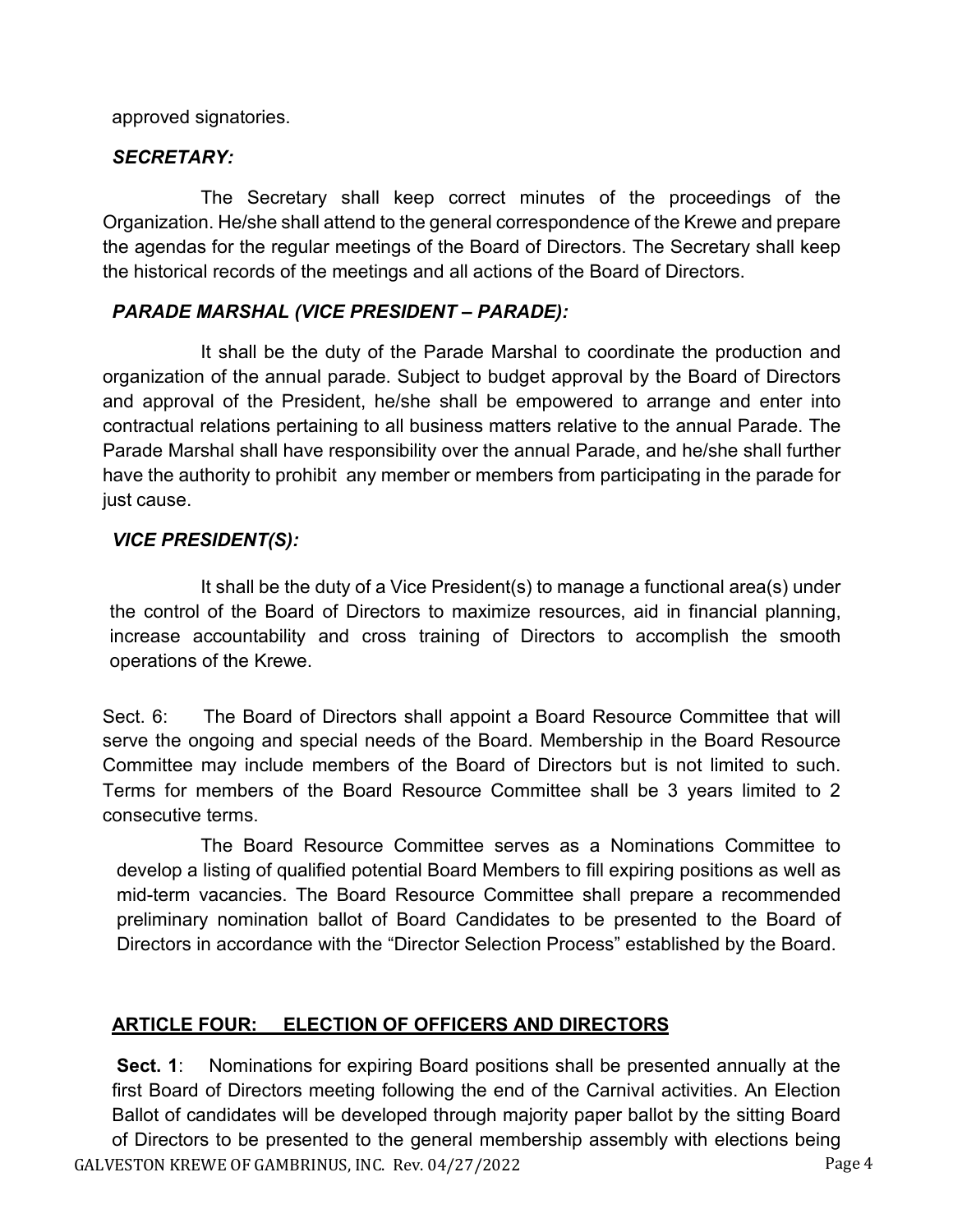held at the annual meeting.

**Sect. 2:** Each officer shall be elected by the Board of Directors. Officer's terms shall be coterminous with the officer's term as a board member. Elections, for officers whose terms expired, shall be held at the first board of directors meeting following the Annual Meeting. If an officer is replaced by the Board of Director's the new officer's term shall be coterminous with their term as a board member. Elected Officers may serve more than one term

**Sect. 3:** Mid-term vacancies shall be filled by following the Board approved "Director" Selection Process". Such process may be updated from time to time at the discretion of the Board of Directors.

# **ARTICLE FIVE: MEMBERSHIP**

**Sect. 1:** Any desirable person in the judgment of the Board of Directors, twenty- one years of age or older, may be considered for membership in the Krewe. A prospective member must be recommended by a current member in good standing whose dues are paid current. Prospects must be approved by 3/4 majority of the Board of Directors voting on said prospective member.

**Sect. 2:** A Membership Application must be completed by all prospective members, containing all pertinent information about the prospect accompanied by the appropriate dues for the upcoming year.

**Sect. 3:** Disciplinary action such as suspension or censure shall be imposed upon a member for just cause following 2/3 affirmative vote of the Board of Directors. Furthermore, membership in the Krewe may be revoked upon 3/4 vote of the Board of Directors resulting from misconduct by a Krewe member at a Krewe function.

**Sect 4:** Classes of membership may be established by the Board of directors with dues established for each class accordingly.

### **ARTICLE SIX: DUES AND FEES**

Dues for membership in the Krewe shall be established during the first month of the fiscal year of the Krewe by vote of the Board of Directors. Initiation fees may be established each year during the first month of the fiscal year of the Krewe by vote of the Board of Directors.

Dues paid by members shall follow the fiscal year of the Krewe. To be considered "paid current" on membership dues, payment shall be due on the first day of May each year and shall be considered delinquent on the first day of September each year.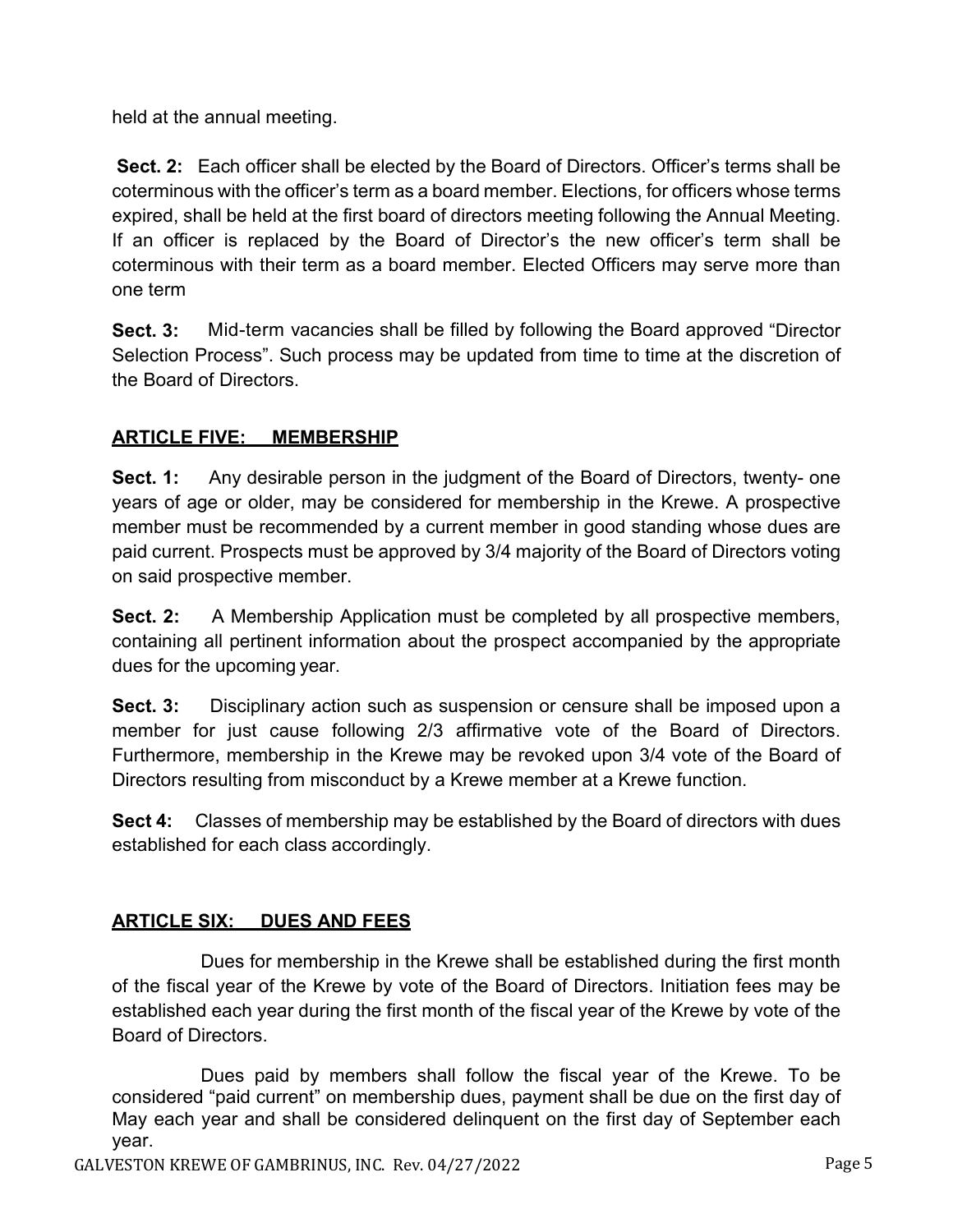Dues must be paid current for members to attend Krewe functions as a member or to participate in parade activities.

### **ARTICLE SEVEN: MEETINGS**

**Sect 1:** The Annual Meeting of the Corporation and Membership of the Krewe shall be held on a date set by the Board of Directors near the end of the fiscal year. Notice of said meeting will be published in a typical communication document regularly delivered to the General Membership.

**Sect 2:** Regular business meetings of the Board of Directors shall be held at least **9 (nine)** times per year, at a place and time to be agreed upon by the majority of the Board of Directors.

**Sect. 3:** Special meetings of the Board of Directors may be called upon notice given in writing at least 10 days in advance of said special meetings in the following manner:

- The President calls the meeting
- Two (2) Officers calls the meeting or
- Three (3) Members calls the meeting.

**Sect. 4:** Proceedings and deliberations of the Board of Directors and its committees shall be conducted in accordance with Robert's Rules of Order (latest edition) unless otherwise specified and documented through affirmative majority vote by the Board of Directors.

Subject to the following limitation, any Director may attend a meeting via electronic means; including but not limited to voice conferencing, video conferencing or any other means that allows for contemporaneous attendance in the meeting. Attendance via electronic means is limited to three times per year.

### **ARTICLE EIGHT: FINANCES**

A financial report shall be read at every annual meeting for the business of the Krewe. All bills must be authorized for payment by the Treasurer in accordance with the approved budget. All checks payable shall have ONE signature. Authorized signatories include the President, Sr. Vice President, or the Treasurer. All monies collected as dues, contributions and donations shall be deposited in a bank designated by the Treasurer and approved by the Board of Directors. All monies collected for the Carnival activities shall be deposited and disbursed in the same manner. A monthly audit of the books and records shall be conducted by a person or persons designated by the Board of Directors. Additionally, an annual audit is to be conducted by an Audit Committee comprised of three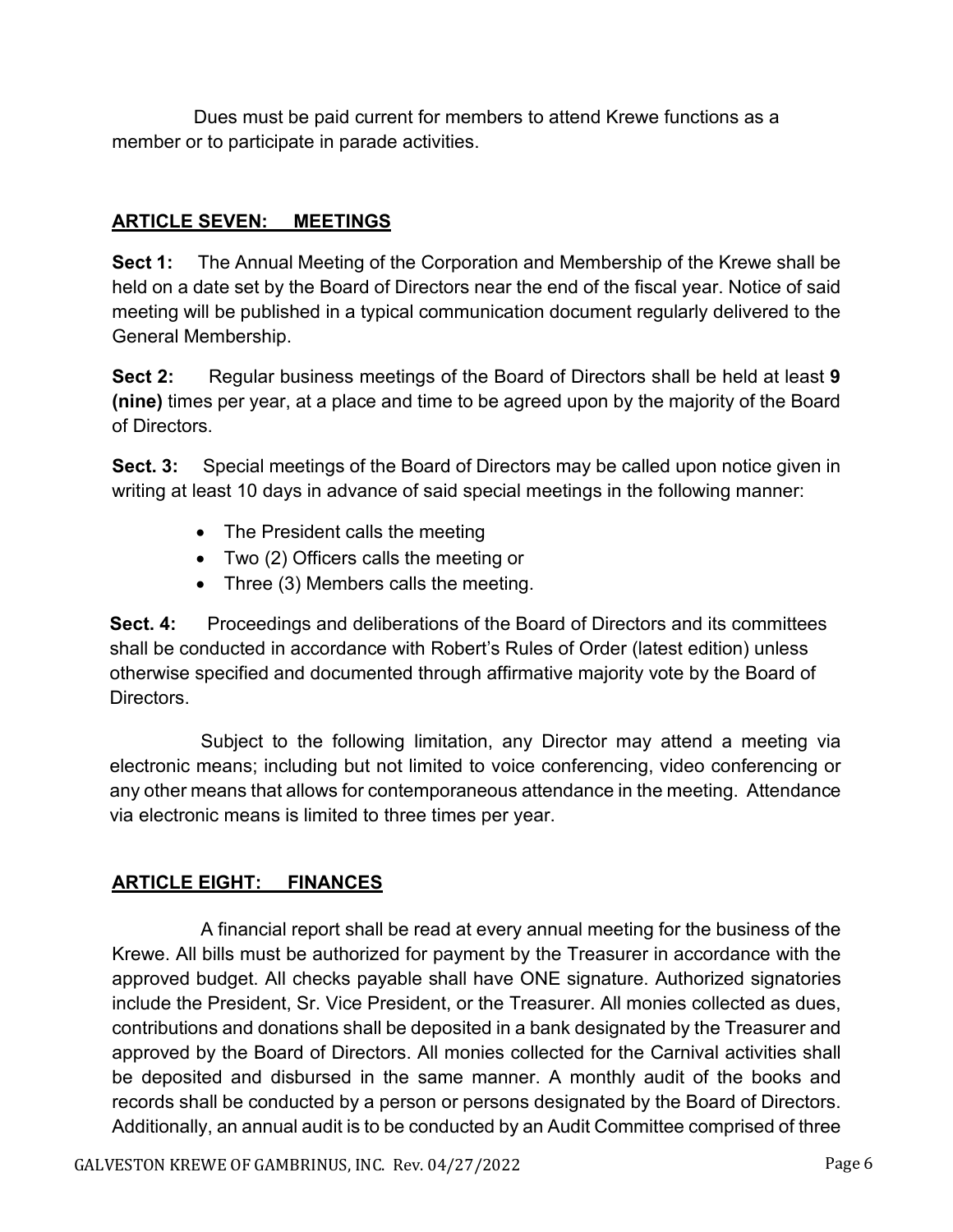(3) Members appointed for this purpose, at least one member must be a member of the Board of Directors and at least one member must be a member of the Krewe not serving on the Board of Directors.

Financial resources for the operations of the Krewe will be obtained from the following sources:

- Membership dues and contributions.
- Corporate and Individual sponsorships and supporting in-kind donations.
- Certain events held annually to raise additional funds to defray the costs of the carnival functions.
- Any contribution in the form of donations, gifts, and sponsorships shall be deposited in the general fund.

# **ARTICLE NINE: BY-LAWS**

The Board of Directors is vested with the right, the authority and the duty to adopt, amend and repeal By-Laws which may be necessary and proper to govern the affairs and business of this corporation, provided that all By-Laws shall be in accordance with applicable laws.

# **ARTICLE TEN: CARNIVAL ACTIVITIES**

**Sect. 1:** Title -The carnival function of the organization shall be conducted under the title of "Krewe of Gambrinus".

**Sect. 2:** Participants:

- Membership of the Krewe
- Sponsored float participants.
- President's or Parade Marshall's designees
- Marching units and bands of various schools and institutions

**Sect. 3:** Activities - The activities of the Krewe shall consist of a parade, ball, den party, King's Day event, annual meeting, and other events as determined by the Board of Directors and listed on an annual calendar of events.

**Sect. 4:** Selection of the Royal Court shall be made from the membership of the Krewe. Five males and five females will be selected and approved by the Board of Directors through majority paper ballot to serve in the Royal Court provided they accept the applicable responsibilities as set annually by the Board. The Board of Directors shall establish the fees and costs to be a member of the Royal Court.

GALVESTON KREWE OF GAMBRINUS, INC. Rev. 04/27/2022 Page 7 **Sect. 5:** Selection of the King and Queen shall be made from the Royal Court at a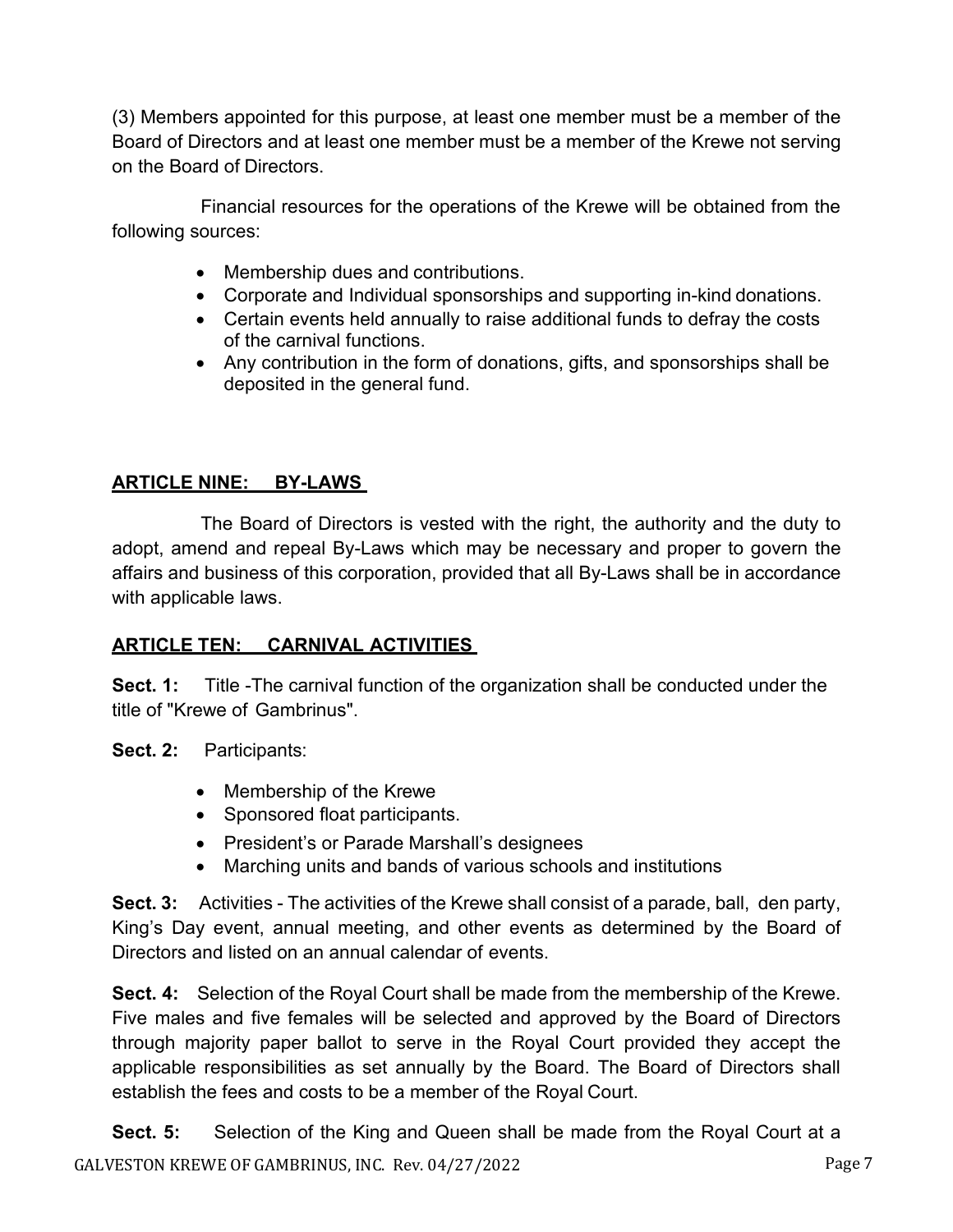King's Day Event each year, on a date established by the Board of Directors. King Cakes will be served to the Royal Court. Individual Cakes will be served to the men and to the ladies. The man and woman who receive the traditional baby doll if found inside their cake will be crowned King Gambrinus and Her Royal Highness, the Queen at the upcoming Coronation Ball.

**Sect. 6:** The Krewe may contribute annual surplus funds, as set by the Board of Directors, to Galveston County youth charities. An endowment fund may be established for this purpose.

### **ARTICLE ELEVEN: RESPONSIBILTY OF KREWE FOR INJURY OR DEATH**

The Krewe of Gambrinus does not assume responsibility for the injury or death of any member or their substitute while participating in the ball, parade, or any club activity. The member or their substitute enters every activity at their own risk. The Board of Directors shall purchase general liability insurance and Officers and Directors liability insurance each year to indemnify the Krewe and the Officers and Directors.

Upon submission of the annual membership application and/or annual membership dues, individuals seeking new or renewal membership in the Krewe of Gambrinus shall be deemed to execute a waiver of liability and to agree to abide by the safety guidelines of the Krewe. This waiver of liability and indemnification of the Krewe, its officers and other members, will be posted in electronic format on the Krewe Website. Krewe safety guidelines will be posted in electronic format on the Krewe Website and distributed to Krewe members by their respective Float Captains.

#### **ARTICLE TWELVE: OFFICIAL ANNIVERSARY OF THE KREWE**

The 5<sup>th</sup> day of February is the official day to be designated for the celebration of the anniversary of the Krewe of Gambrinus (historically known as The Krewe of Brew).

#### **ARTICLE THIRTEEN: PERSONAL PROFIT PROHIBITED**

No member or non-member shall use the Krewe for their own gain or profit. All money-making projects shall first be approved by the Board and be held under the supervision of the project chairman named by the Board of Directors.

All financial resources as defined in Article 8 which are accepted by a Krewe of Gambrinus representative while serving in their appointed capacity which exceeds the published IRS de minimis limitations on gifts shall be deemed to be a donation to the Krewe of Gambrinus for final disposition by the Board of Directors.

GALVESTON KREWE OF GAMBRINUS, INC. Rev. 04/27/2022 CALVESTON KREWE OF GAMBRINUS, INC. Rev. 04/27/2022